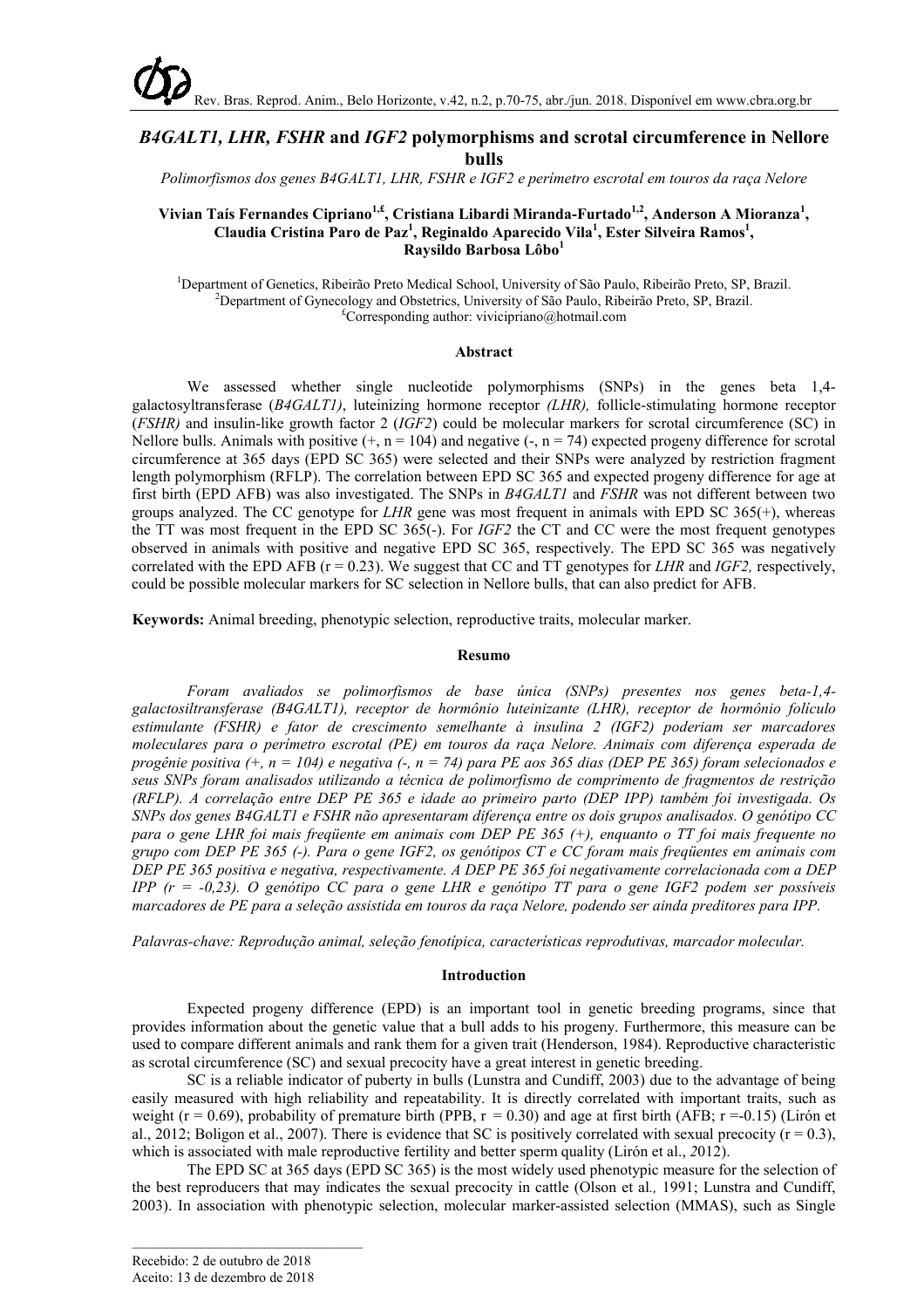Nucleotide Polymorphisms (SNPs) may improve the results for reproductive traits identifying genetically superior animals in the genetic breeding programs (Marson et al., *2*008).

The beta 1,4-galactosyltransferase *(B4GALT1)*, luteinizing hormone receptor (*LHR)*, follicle-stimulating hormone receptor (*FSHR)* and insulin-like growth factor 2 (*IGF2)* are great reproductive markers that are associated with sperm quality and male fertility (de Koning et al., *2*002; Brown et al., 2009; Ikawa et al., *2*010).

Given the relationship of the genes *B4GALT1, FSHR, LHR,* and *IGF2* with reproductive traits, we evaluate the relationship of SNPs in these genes with SC in young Nellore bulls *(Bos taurus indicus)*, since the genotypic selection provide data for marker-assisted selection, facilitates phenotypic selection and increases the economic efficiency of livestock in a genetic breeding program.

## **Material and Methods**

Samples of peripheral blood were collected from bulls *(Bos taurus indicus)* in the Nellore Brazilian Program that were divided into two groups according to there EPD SC 365. The first group comprised 104 animals with positive EPD values - EPD SC  $365(+)$  - ranging from 0.04 to 1.28, and the second comprised 74 animals with negative EPD values - EPD SC 365(-) - between -0.72 and -0.06. DNA extraction was performed by the saline precipitation method described by Olerup and Zetterquist (1992), with modifications.

The *primers* used to obtain fragments of interest are shown in Table 1. The *FSHR*, *LHR* and *IGF2* have been previously described (Marson et al., 2008; Martins da Silva et al., 2011) and *B4GALT1* sequence was obtained from GeneBank (76179270 -76232552pb, AC\_000165.1) and *primers* were designed using *GeneRunner* software. Amplification reaction mixtures consisted of 100 ng genomic DNA, 50 mM MgCl<sub>2</sub>, 1× buffer (200 mM Tris, pH 8.4, 500 mM KCl), 5 picomoles of each *primer*, 0.25 mM dNTPs, and 0.2 U *Taq DNA polymerase* (Invitrogen, Life Technologies, Paisley, UK)

The temperature cycling consisted of an initial heating at 94°C for 5min; followed by 30 cycles of denaturation at 94°C for 30sec; annealing at 58°C (*B4GALT1*), 68°C (*LHR* and *FSHR*), and 60°C (*IGF2*) for 30sec; and extension at 72°C for 30sec; and a final extension step at 72°C for 10 min. The amplification products were visualized on 2% agarose gel stained with ethidium bromide (0.5 mg/ml).

| <b>Gene/Restriction</b><br><b>Site</b> | Chromosome | <b>Sequence</b>                                                   | Reference             | Product<br>Size (Pb) |
|----------------------------------------|------------|-------------------------------------------------------------------|-----------------------|----------------------|
| <b>B4GALT1</b><br>RFLP/NcoI            | 8          | 5'-TCCTTCACCCCTCATCACTC-3'<br>5'-AAACCCAGACAGCTGGTCAC-3'          |                       | 524                  |
| <i>FSHR</i><br>RFLP/ AluI              | 11         | 5'-CTGCCTCCCTCAAGGTGCCCCTC-3'<br>5'-CCCCCTAAGACATTTAGCCAAGAACT-3' | Marson et al. (2008)  | 306                  |
| <i>LHR</i><br>RFLP/Hhal                | 11         | 5'-CCTCCGAGCATGACTGGAATGGC-3'<br>5'-GCCATTCCAGTCATGCTCGGAGG-3'    | Marson et al. (2008)  | 303                  |
| IGF2<br>RFLP/MboII                     | 29         | 5'-GCCTCTCGCTGTCCTCTC-3'<br>5'-GAGGGGGCAGTTGAAGGAC-3'             | Silva et al. $(2011)$ | 193                  |

Table 1. Sequences of the *primers* used to amplify the fragments of interest.

\*bp (base of pairs), *B4GALT1* (Beta 1,4- galactosyltransferase), *FSHR* (Follicle stimulating hormone receptor), *LHR* (Luteinizing hormone receptor), *IGF2* (Insulin growth factor 2); RFLP (Restriction fragment lenght polymorphism).

#### **Restriction Fragment Length Polymorphism (RFLP)**

After amplification, approximately 100 ηg of the amplified PCR product was digested with 0.4 U of the corresponding restriction endonuclease, following the manufacturer's recommendations. The enzymes *Nco*I and *Alu*I (New England BioLabs, Ipswich, MA) were used for the analyses of *B4GALT1* and *FSHR* polymorphisms, respectively. The enzyme *Hha*I (New England BioLabs, Ipswich, MA) was used to assess the SNP in *LHR*, and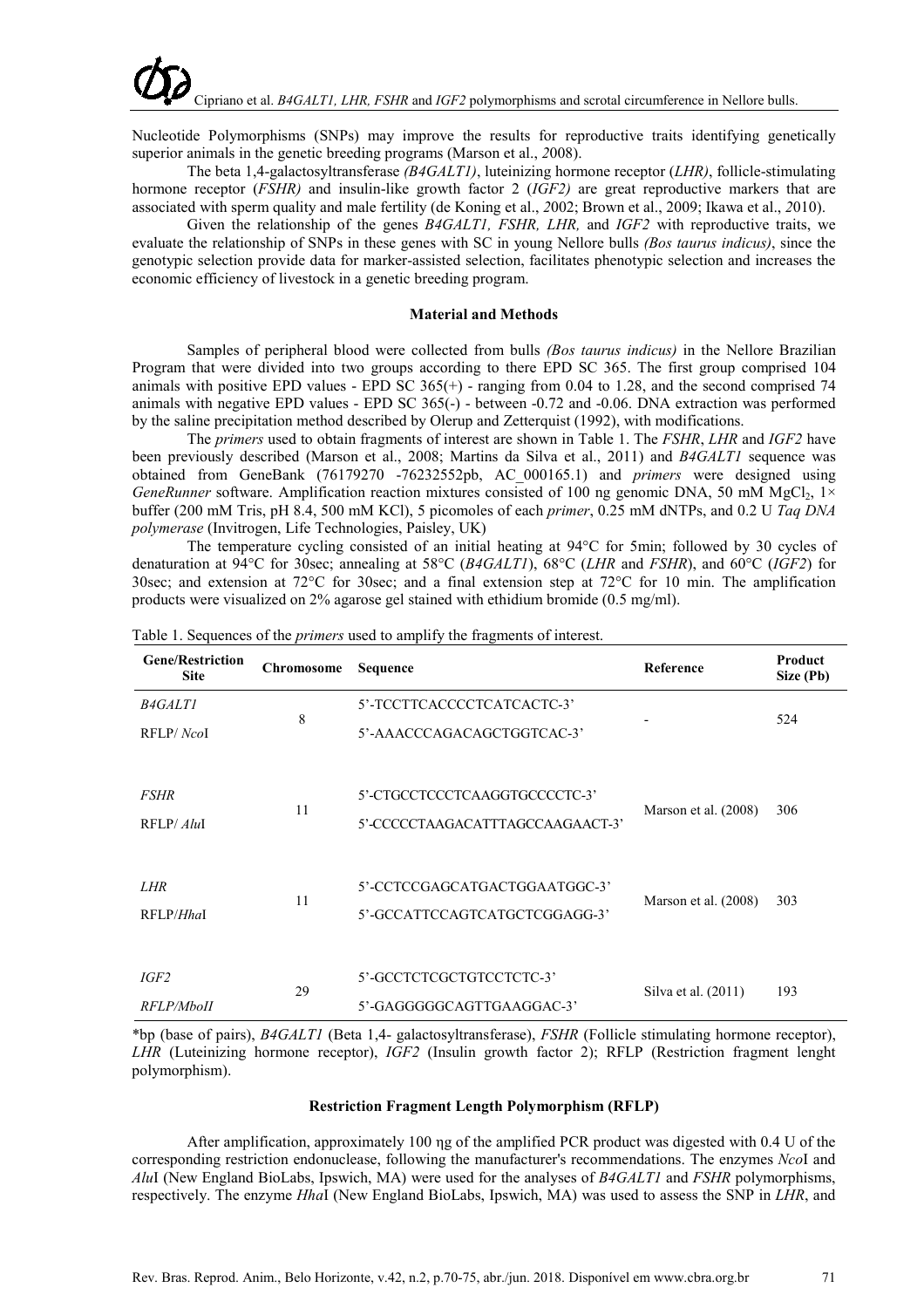the *Mbo*II (New England BioLabs, Ipswich, MA) enzyme was used to determine *IGF2* gene polymorphism. After the amplicons were completely digested, the fragments were visualized on 10% polyacrylamide gels stained with 0.2% silver nitrate.

#### *Statistical Analysis*

The allelic and genotypic frequencies for the two groups of animals - EPD SC 365(-) and EPD SC 365(+) - were determined using the chi-square test, and the results were compared using the ANOVA (analysis of variance) test ( $P < 0.05$ ). Pearson's correlation coefficient was used to assess the relationship between EPD SC 365 and age at first birth (AFB). Statistical analysis was performed with SAS® 9.2 software (SAS Institute Inc., North Carolina University, NC, USA).

## **Results**

The genotypes and sequences analyzed in respect to *B4GALT1* showed only one genotype (AA) in both animals with EPD SC 365(+) and those with EPD SC 365(-). Genotypes CG and GG were identified for *FSHR*, and genotypes CC, CT, and TT for *LHR*. The genotpyes TT, CT, and CG were identified for *IGF2*.

The allelic frequency for each group - EPD SC 365(-) and EPD SC 365(+) - is presented in Table 2. The genotypic frequencies for *FSHR* polymorphism were  $f(GG) = 0.135$  and  $f(CG) = 0.865$  for the EPD SC 365group. The allelic frequencies for the same group were  $f(C) = 0.432$  and  $f(G) = 0.568$ . In the EPD SC 365(+) group, genotypic frequencies were  $f(GG) = 0.048$  and  $f(CG) = 0.951$ , and allelic frequencies were  $f(C) = 0.476$ and  $f(G) = 0.52$ . No significant difference was observed in genotypic frequencies between the two groups (P = 0.8454).

Table 2. Allele and genotypic frequencies for each SNP according to the phenotype of EPD SC 365.

| <b>B4GALT1/ RFLP NcoI</b> | f(AA)            | f(GA)            | f(GG)        | f(A)         | f(G)         | P value  |
|---------------------------|------------------|------------------|--------------|--------------|--------------|----------|
| EPD SC 365 -              | $\mathbf{1}$     | $\mathbf{0}$     | $\mathbf{0}$ | $\mathbf{1}$ | $\mathbf{0}$ | N/A      |
| EPD SC $365 +$            | 1                | $\boldsymbol{0}$ | $\mathbf{0}$ | $\mathbf{1}$ | $\mathbf{0}$ |          |
|                           |                  |                  |              |              |              |          |
| FSHR/RFLP AluI            | f(CC)            | f(GG)            | f(CG)        | f(C)         | f(G)         |          |
| EPD SC 365 -              | $\boldsymbol{0}$ | 0.135            | 0.865        | 0.432        | 0.568        | 0.8454   |
| EPD SC $365 +$            | $\boldsymbol{0}$ | 0.048            | 0.951        | 0.476        | 0.524        |          |
|                           |                  |                  |              |              |              |          |
| LHR/RFLP HhaI             | f(CC)            | f(TT)            | f (CT)       | f(C)         | f(T)         |          |
| EPD SC 365 -              | 0.055            | 0.739            | 0.205        | 0.158        | 0.842        | < 0.0001 |
| EPD SC $365 +$            | 0.433            | 0.519            | 0.048        | 0.457        | 0.543        |          |
|                           |                  |                  |              |              |              |          |
| IGF2/ RFLP MboII          | f(CC)            | f(TT)            | f (CT)       | f(C)         | f(T)         |          |
| EPD SC 365 -              | 0.657            | 0.095            | 0.246        | 0.78         | 0.22         | 0.0083   |
| EPD SC $365 +$            | 0.371            | 0.238            | 0.39         | 0.567        | 0.433        |          |

*B4GALT1* (beta 1,4 - galactosyltransferase), *FSHR* (Follicle-stimulating hormone receptor), *LHR* (Luteinizing hormone receptor), and *IGF2* (Insulin-like growth factor 2) / RFLP (Restriction fragment lengh polymorphism); Restriction Enzymes *NcoI, AluI, HhaI, MbolI*; EPD SC 365 (-) = negative, EPD SC 365 (+) = positive; f (allelic or genotypic frequencies).  $P < 0.05$ .

*LHR* was polymorphic, with CC, CT, and TT genotypes, with genotypic frequencies of 0.055, 0.739, and 0.205, respectively, in the EPD SC 365- group. Allelic frequencies were  $f(C) = 0158$  and  $f(T) = 0842$ . In the EPD SC 365(+) group, the frequencies were f(CC) = 0.433, f(TT) = 0.519, f(CT) = 0.048, f(C) = 0.457, and f(T)  $= 0.543$ . Genotypic frequencies were significantly different between EPD SC 365- and EPD SC 365(+) (P < 0.0001). Thus, for the SNP located in the *LHR* gene, the CC genotype was most frequent in animals with EPD SC 365(+), whereas TT was most frequent in the EPD SC 365(-) group ( $P < 0.0001$ ).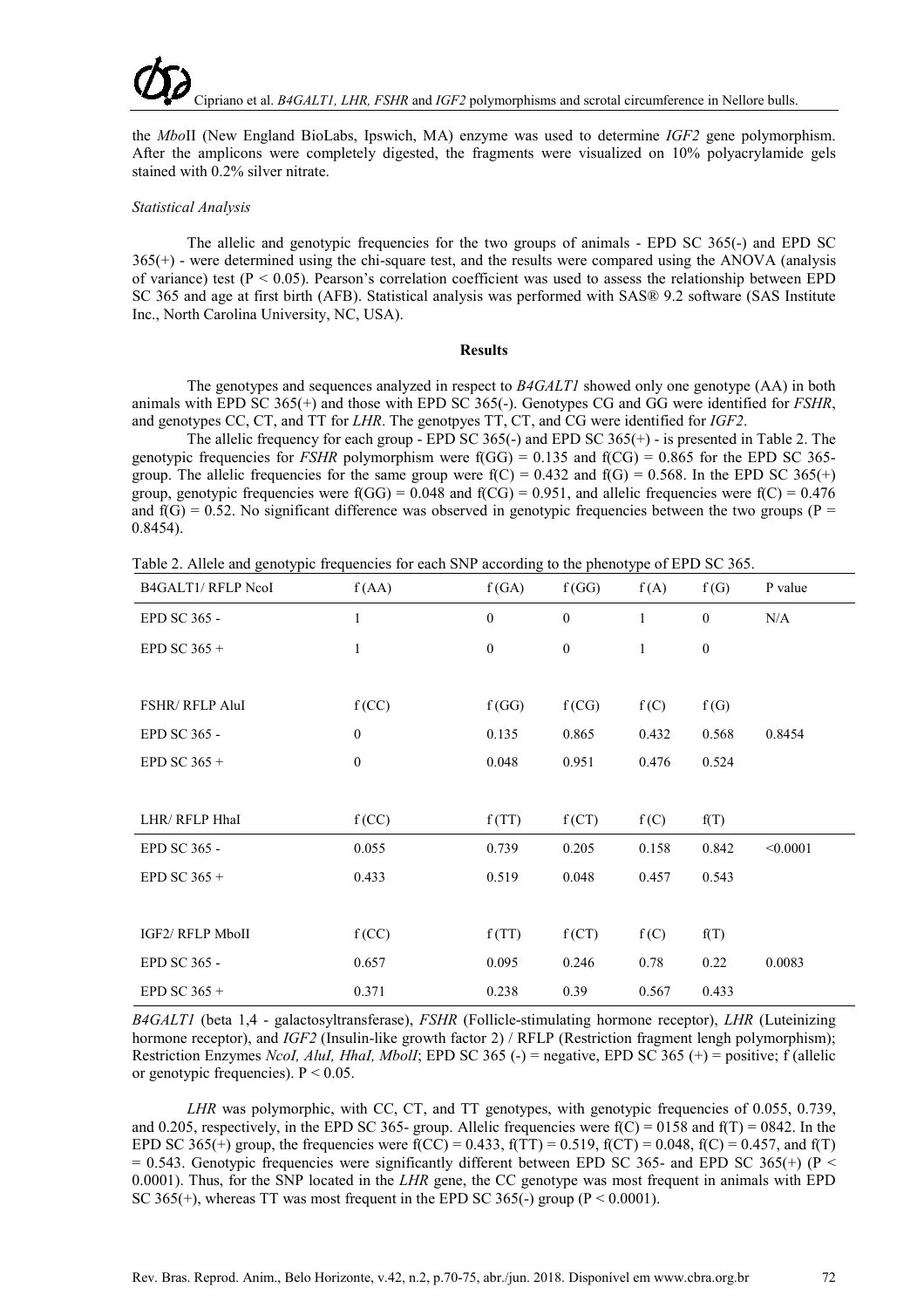Regarding *IGF2* polymorphism, the EPD SC 365- group showed the following genotypic frequencies for CC, CT, and TT: 0.657, 0.095, and 0.246, respectively. The allelic frequencies for *IGF2* were  $f(T) = 0220$ and  $f(C) = 0.780$ . In the EPD SC 365(+) group, genotypic frequencies were as follows:  $f(CC) = 0.371$ ,  $f(TT) =$ 0.238, and  $f(CT) = 0.390$ ; and allelic frequencies were  $f(C) = 0.567$  and  $f(T) = 0.433$ . Both genotypic frequencies were significantly different between the analyzed populations. The genotype CT had the highest frequency in the EPD SC 365(+) group, whereas the CC genotype was the most frequent in the EPD SC 365(-) group ( $P = 0.0083$ ).

As EPD is directly related to AFB (Araujo Neto *et al. 2*011), we verified the correlation between EPD SC 365 and EPD AFB for the 178 animals under investigation. We observed that these characteristics were negatively correlated ( $r = -0.23$ ;  $P \le 0.01$ ).

#### **Discussion**

In the present study, we demonstrated that the polymorphisms evaluated in the *LHR* and *IGF2* could be used as SC indicators, since genotypic frequencies were significantly different between groups EPD SC 365(+) and EPD SC 365(-). On the other hand, the polymorphisms studied in *B4GALT1* and *FSHR* was not different between the studied groups.

Many SNPs in different genes have been used as molecular markers of reproductive traits in bovines. In Holstein bulls, studies in the *STAT5A*, *FGF2*, and *PGR* genes confirmed the association of SNPs in these genes with reproductive traits (Cochran et al., 2013). In Jersey cows, SNPs in *CWC15* were correlated with reproductive efficiency (Sonstegard et al., 2013). In addition, it has been reported that polymorphisms located in *LIN28B* and *KISS1* in humans are associated with puberty (Tommiska et al., 2011; Park et al., 2012).

The use of molecular SNP type markers complements phenotypic selection by EPDs, making collection of the data more efficient, accurate and reliable (Marson et al., 2008). *B4GALT1* is conserved in human, dogs, chickens and mice and is involved in the maturation of sperm, sperm motility, sperm binding to the zona pellucida, and the development of secondary sexual characteristics. However, we found only one genotype (AA) in our population, so this polymorphism should not be a great molecular marker of SC in Nellore bulls, as it shows no variation. Other studies using the same gene in Holstein bulls observed allelic variation, but this was related more to milk production than to sexual maturation (Shahbazkia et al., 2012).

Since the molecular markers identified in the present study can be used to select for SC, they could also drive the selection of animals with higher semen quality, resulting in higher sperm motility (60–80%) and better morphology. In addition, SC is genetically correlated to libido and AFB in bovines (Silva et al., 2011). We observed a negative correlation between EPD SC 365 and EPD AFB ( $r = -0.23$ ), wherein, a high EPD SC 365 values predict that progeny of these animals will have a lower age at first birth. These results are consistent with those of a previous study in which SC 365 was negatively correlated to AFB (Boligon et al., 2007).

The TT genotype (f (TT) = 0.519) observed with high frequency in EPD SC 365(+) group, suggests that this genotype may be a potential molecular marker for SC in the population under investigation. Similarly, the CT genotype for SNPs in *IGF2*, showed a frequency of  $f$  (CT) = 0.390 in the EPD SC 365(+) group. SC has been widely used in herd genetic enhancement programs because it is a very important to reproductive traits (Lunstra and Cundiff, 2003). The high heritability (0.50) for SC indicates a considerable additive genetic variability for this trait (Cyrillo et al., *2*001). Thus, superior semen quality in livestock indicates a rapid return on investment in the maintenance of a breeding animal, especially when this semen is used for artificial insemination and there are other traits of interest present in the same animal that ensure its intensive use (Silva et al., 2011).

The SNP in the *FSHR* gene showed no difference between the studied groups ( $P = 0.8454$ ), indicating that this SNP does not assist in the identification of bull precocity. Although other studies demonstrate the use of the same polymorphism as a molecular marker for economic characteristics of interest (Marson et al., 2008), this result can be attributed to sample size or breed. Further studies are therefore required to confirm these findings.

The polymorphisms of the *LHR* and *IGF2* genes under investigation are potential markers of SC due to their genotypic distribution and involvement in sperm maturation (Brown et al., 2009). These data corroborate with the choice of *IGF2* gene as a marker of sexual precocity when compared to *IGF1* gene, since the *IGF2* influences important growth traits in cattle (de Koning et al., 2002). This gene encodes a potent fetal mitogen that stimulates cell proliferation (Chao and D'Amore, 2008) and is considered to be an important stimulator of mammalian development (Brown et al., 2009). Thus, *IGF2* gene may be one of the responsible for the growth and formation of the scrotal circumference, reflecting the values of EPD SC 365.

The CC polymorphism found on *LHR* in our work may be related to greater SC, as it was predominantly present in animals with EPDSC 365(+) ( $P < 0.0001$ ). This result is consistent with those of other studies that have shown positive results for the use of *LHR* gene polymorphisms as markers for reproductive traits (Marson et al., 2008; Lirón et al., 2012). Studies have shown associations of *IGF2* with phenotypes of enhanced growth and development of the animals, making the associated SNP a potential molecular marker for these characteristics (Foulstone et al., 2005). In the present study, the CT genotype was the best selector of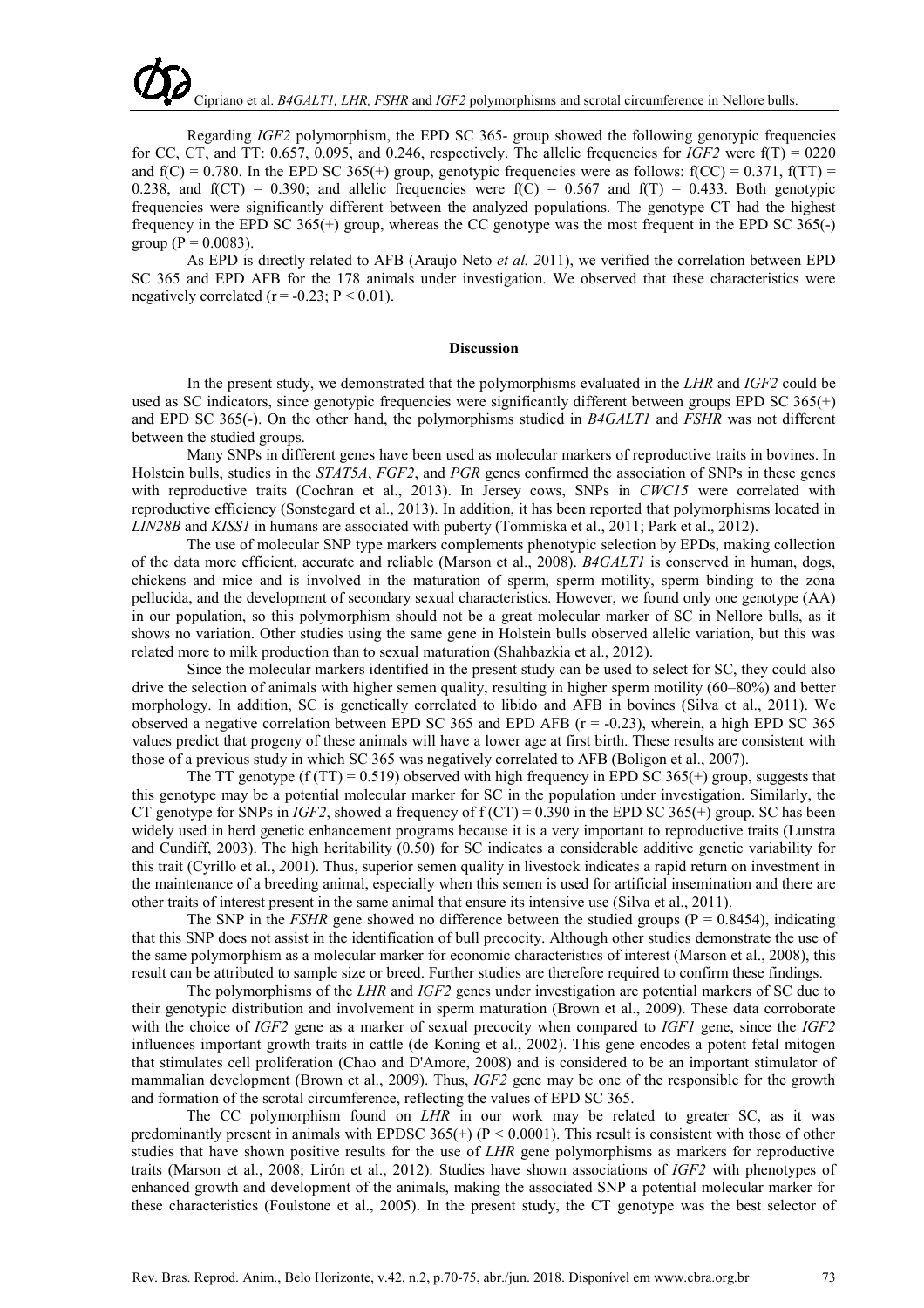animals with greater SC (P = 0.0083). A similar study using the Angus breed selected the genes *GNRHR, LHR,* and *IGF1,* and associated their polymorphisms with the onset of puberty in male cattle. Specially, *IGF1* was found to be a regulator of the early onset of puberty, and was involved in the events that precede and initiate puberty in bull calves (Lirón et al., 2012).

## **Conclusion**

SNPs located in *LHR* and *IGF2* genes may be molecular markers of higher SC, and consequently may be used to select sexually premature Nellore bulls. Additionally, the strong negative correlation between EPD SC 365 and EPD AFB confirms that the use of this EPD in genetic breeding could also result in a decrease of the intergeneration interval.

The present results, associated with other findings in genetics breeding can contribute with the phenotypic selection of the best breeding animals and suggests the use of specific SNPs as potential markers for the EPD SC 365 trait.

#### **References**

**Araujo Neto FR, Lôbo RB, Mota MDS, Oliveira HN**. 2011. Genetic parameter estimates and response to selection for weight and testicular traits in Nelore cattle. GMR, v.10, n.4, p.3127-3140.

**Boligon AA, Rorato PRN, Albuquerque LG**. Correlações genéticas entre medidas de perímetro escrotal e características produtivas e reprodutivas de fêmeas da raça Nelore. Rev Bras Zootec, v.36, n.3, p.565-571, 2007.

**Brown J, Jones EY, Forbes BE**. Keeping IGF-II under control: lessons from the IGF-II-IGF2R crystal structure. Trends Biochem Sci, v.34, n.12, p.612-619, 2009.

**Chao W, D'Amore PA**. IGF2: epigenetic regulation and role in development and disease. Cytokine Growth Factor Rev, v.19, n.2, p.111-120, 2008.

**Cochran SD, Cole J B, Null DJ, Hansen PJ**. Discovery of single nucleotide polymorphisms in candidate genes associated with fertility and production traits in Holstein cattle. BMC Genetics, v.14, p.49, 2013.

**Cyrillo JNSG, Razook AG, Figueiredo LA, Bonilha Neto LM, Mercadante MEZerlotti, Tonhati H**.

Estimativas de tendências e parâmetros genéticos do peso padronizado aos 378 dias de idade, medidas corporais e perímetro escrotal de machos Nelore de Sertãozinho, SP. Rev Bras Zootec, v.30, p.56-65, 2001.

**de Koning DJ, Bovenhuis H, van Arendonk JAM**. On the detection of imprinted quantitative trait loci in experimental crosses of outbred species. Genetics, v.161, n.2, p.931-938, 2002.

**Foulstone E, Prince S, Zaccheo O, Burns JL, Harper J, Jacobs C, Church D, Hassan AB**. Insulin-like growth factor ligands, receptors, and binding proteins in cancer. J Pathol, v.205, n.2, p.145-153, 2005.

**Henderson CR**. Applications of Linear Models in Animal Breeding Models. University of Guelph,Guelph, Ontario, Canada. 462 pp., 1984.

**Ikawa M, Inoue N, Benham AM, Okabe M**. Fertilization: a sperm's journey to and interaction with the oocyte. J Clin Invest, v.120, n.4, p.984-994, 2010.

**Lirón JP, Prando AJ, Fernández ME, Ripoli MV, Rogberg-Muñoz A, Goszczynski DE, Posik DM, Peral-García P, Baldo A, Giovambattista G**. Association between GNRHR, LHR and IGF1 polymorphisms and timing of puberty in male Angus cattle. BMC Genetics, v.13, p.26, 2012.

**Lunstra DD, Cundiff LV**. The online version of this article, along with updated information and services, is located on the World Wide Web at : Growth and pubertal development in Brahman-, Boran-, Tuli-, Belgian Blue-, Hereford- and Angus-sired F1 bulls. J Anim Sci, v.81, p.1414-1426, 2003.

**Marson EP, Ferraz JBS, Meirelles FV, Balieiro JCC, Eler JP**. Effects of polymorphisms of LHR and FSHR genes on sexual precocity in a Bos taurus x Bos indicus beef composite population. GMR, v.7, n.1, p.243-251, 2008.

**Martins da Silva A, Rios AFL, Ramos ES, Lôbo RB**. 2011. Association between IGF2 and CYP21 gene polymorphisms and characteristics of economic interest in Nellore cattle. GMR, v.10, n.3, p.2140-2147.

**Olson TA, Euclides Filho K, Cundiff LV, Koger M, Butts Jr WT, Gregory KE**. Effects of breed group by location interaction on crossbred cattle in Nebraska and Florida. J Anim Sci, v.69, n.1, p.104-114, 1991.

**Olerup O, Zetterquist H**. HLA-DR typing by PCR amplification with sequence-specific primers (PCR-SSP) in 2 hours: an alternative to serological DR typing in clinical practice including donor-recipient matching in cadaveric transplantation. Tissue Antigens, v.39, n.5, p.225-235, 1992.

Park SW, Lee ST, Sohn YB, Cho SY, Kim SH, Kim SJ, Kim SH, Ko AR, Paik KH, Kim JW, Jin D-K. LIN28B polymorphisms are associated with central precocious puberty and early puberty in girls. Korean J Pediatr, v.55, n.10, p.388-392, 2012.

**Shahbazkia HR, Aminlari M, Cravador A**. Association of polymorphism of the β(1, 4)-galactosyltransferase-I gene with milk production traits in Holsteins. Mol Biol Rep, v.39, n.6, p.6715-6721.

**Silva MR, Pedrosa VB, Silva JCB, Eler JP, Guimarães JD, Albuquerque LG**. Testicular traits as selection criteria for young Nellore bulls. J Anim Sci, v.89, n.7, p.2061-2067, 2011.